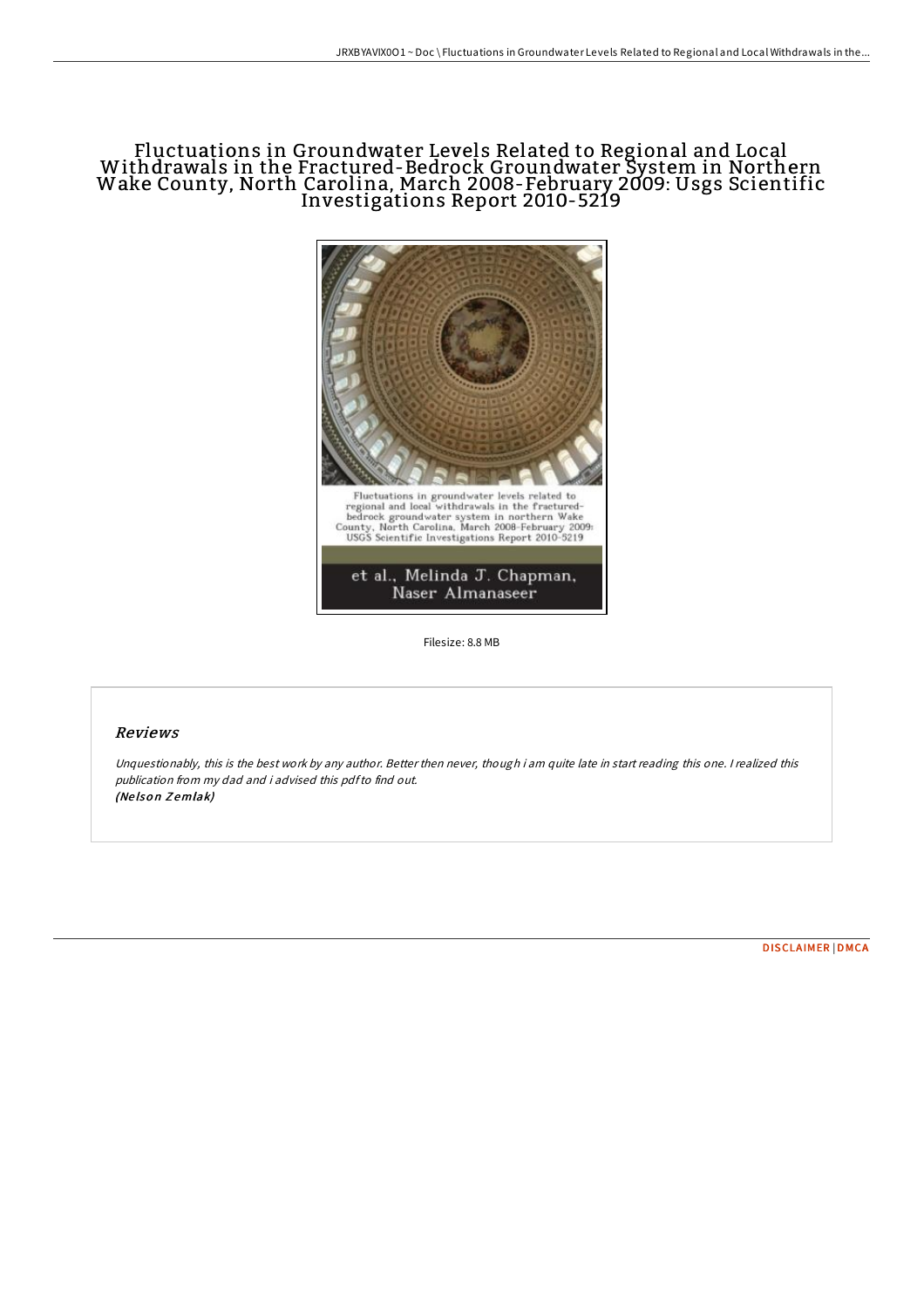#### FLUCTUATIONS IN GROUNDWATER LEVELS RELATED TO REGIONAL AND LOCAL WITHDRAWALS IN THE FRACTURED-BEDROCK GROUNDWATER SYSTEM IN NORTHERN WAKE COUNTY, NORTH CAROLINA, MARCH 2008-FEBRUARY 2009; USGS SCIENTIFIC **INVESTIGATIONS REPORT 2010-5219**



To read Fluctuations in Groundwater Levels Related to Regional and Local Withdrawals in the Fractured-Bedrock Groundwater System in Northern Wake County, North Carolina, March 2008-February 2009: Usgs Scientific Investigations Report 2010-5219 PDF, please access the link below and download the ebook or gain access to additional information which might be in conjuction with FLUCTUATIONS IN GROUNDWATER LEVELS RELATED TO REGIONAL AND LOCAL WITHDRAWALS IN THE FRACTURED-BEDROCK GROUNDWATER SYSTEM IN NORTHERN WAKE COUNTY, NORTH CAROLINA, MARCH 2008-FEBRUARY 2009: USGS SCIENTIFIC INVESTIGATIONS REPORT 2010-5219 book

Bibliogov, United States, 2013. Paperback. Book Condition: New. 246 x 189 mm. Language: English . Brand New Book \*\*\*\*\* Print on Demand \*\*\*\*\*. A study of dewatering of the fractured-bedrock aquifer in a localized area of east-central North Carolina was conducted from March 2008 through February 2009 to gain an understanding of why some privately owned wells and monitoring wells were intermittently dry. Although the study itself was localized in nature, the resulting water-resources data and information produced from the study will help enable resource managers to make sound water-supply and water-use decisions in similar crystalline-rock aquifer setting in parts of the Piedmont and Blue Ridge Physiographic Provinces.

B Read Fluctuations in Groundwater Levels Related to Regional and Local Withdrawals in the Fractured-Bedrock Groundwater System in Northern Wake County, North Carolina, March 2008-February 2009: Usgs Scientific Investigations Report 2010-5219 Online

Download PDF Fluctuations in Groundwater Levels Related to Regional and Local Withdrawals in the Fractured-Bedrock Groundwater System in Northern Wake County, North Carolina, March 2008-February 2009: Usgs Scientific Investigations Report 2010-5219